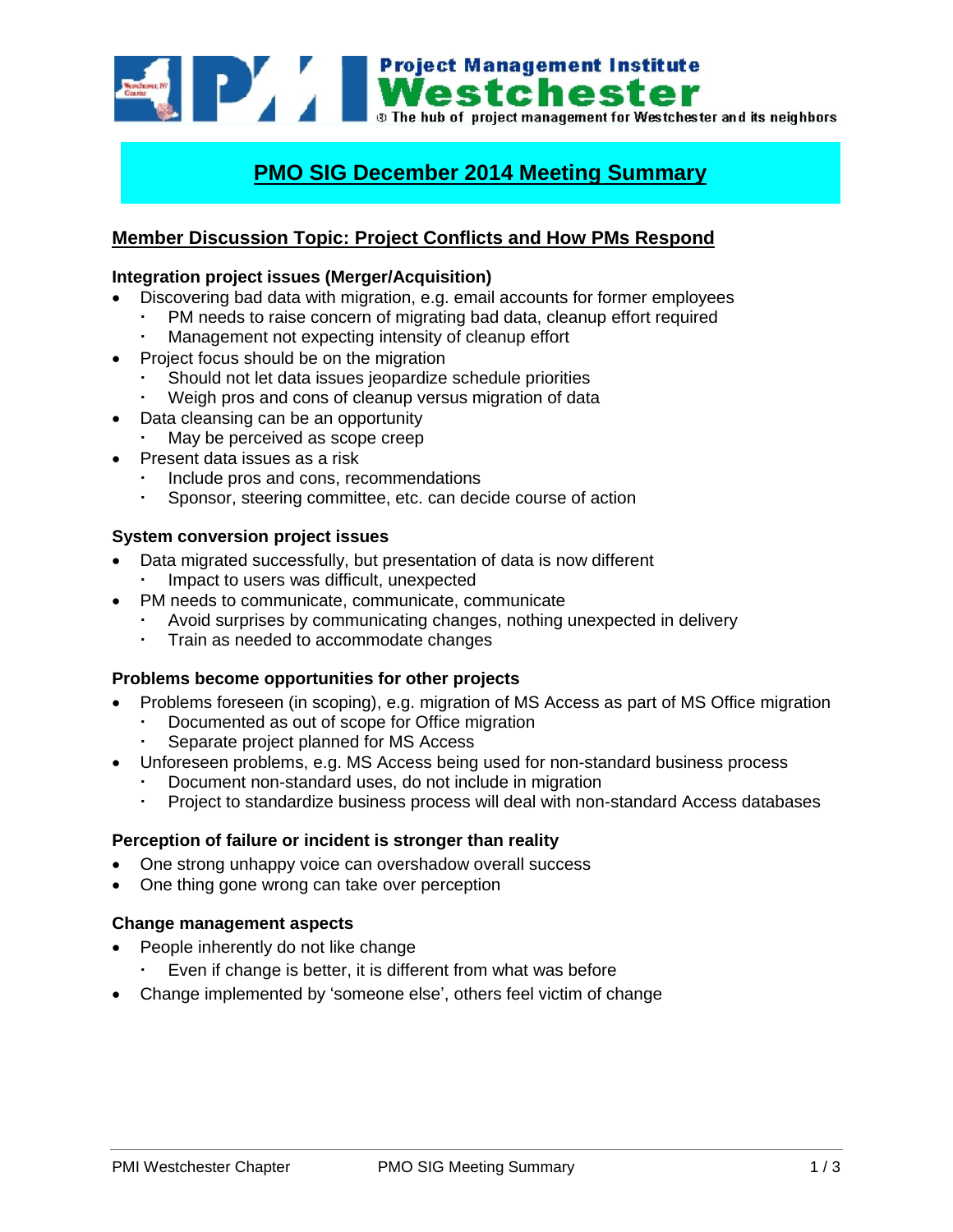

# **Communication aspects**

- Direct contact to sponsors, face to face or phone
	- Issues or risks communicated only via reports may be overlooked
	- Better to have discussion, sponsor may appreciate special attention to issue or risk
- Common terminology needed
	- e.g. Employee versus Contractor, or 'Associate' to include both
	- Need to avoid ambiguities or assumptions that could lead to issues or conflicts
- Right audience needed
	- Stakeholders impacted, Decision makers, Sponsors, etc.

# **Next Meeting**

Next meeting is in January. Happy Holidays!

#### **PMO SIG Discussion Topics to Consider**

#### **Proposed Topics (items in bold are recent suggestions)**

- 1. PMO Practice
	- **a. Types of Charters**
	- **b. Using BAs in PMO Models**
	- c. PMO Resources Templates, Websites, etc.
	- d. PMO Governance and Portfolios
- 2. PMO Promotion
	- a. Looking at the PMO from the Outside
	- c. Promoting the value of the PMO
	- d. Explaining the benefits of the PMO
- 3. Organizing and Starting the PMO
	- a. Defining the Role of the PMO
	- c. The PMO and Cross Organizational Matrix Management
	- d. Lifecycle of a PMO, how to start one and pitfalls at different stages of the lifecycle
	- e. Where should the PMO be migrated into with a company that re-organizes, downsizes?
	- f. Criteria to establish a PMO in your organization When does it NOT make sense to have a PMO?
	- g. Should the PMO be in-sourced or out-sourced? Why?
- 4. Other
	- **a. Sphere of control vs outside your control - knowing the difference**
	- **b. Internal Audit Projects**
	- **c. Enforcing Results Offshore**
	- d. Thanksgiving Project Management (Nov 2014 meeting)
	- e. Model PMO Job Descriptions (Maude Fribourg has sample, find others)
	- **f. Several 15-minute talks on PMO topics of interest**